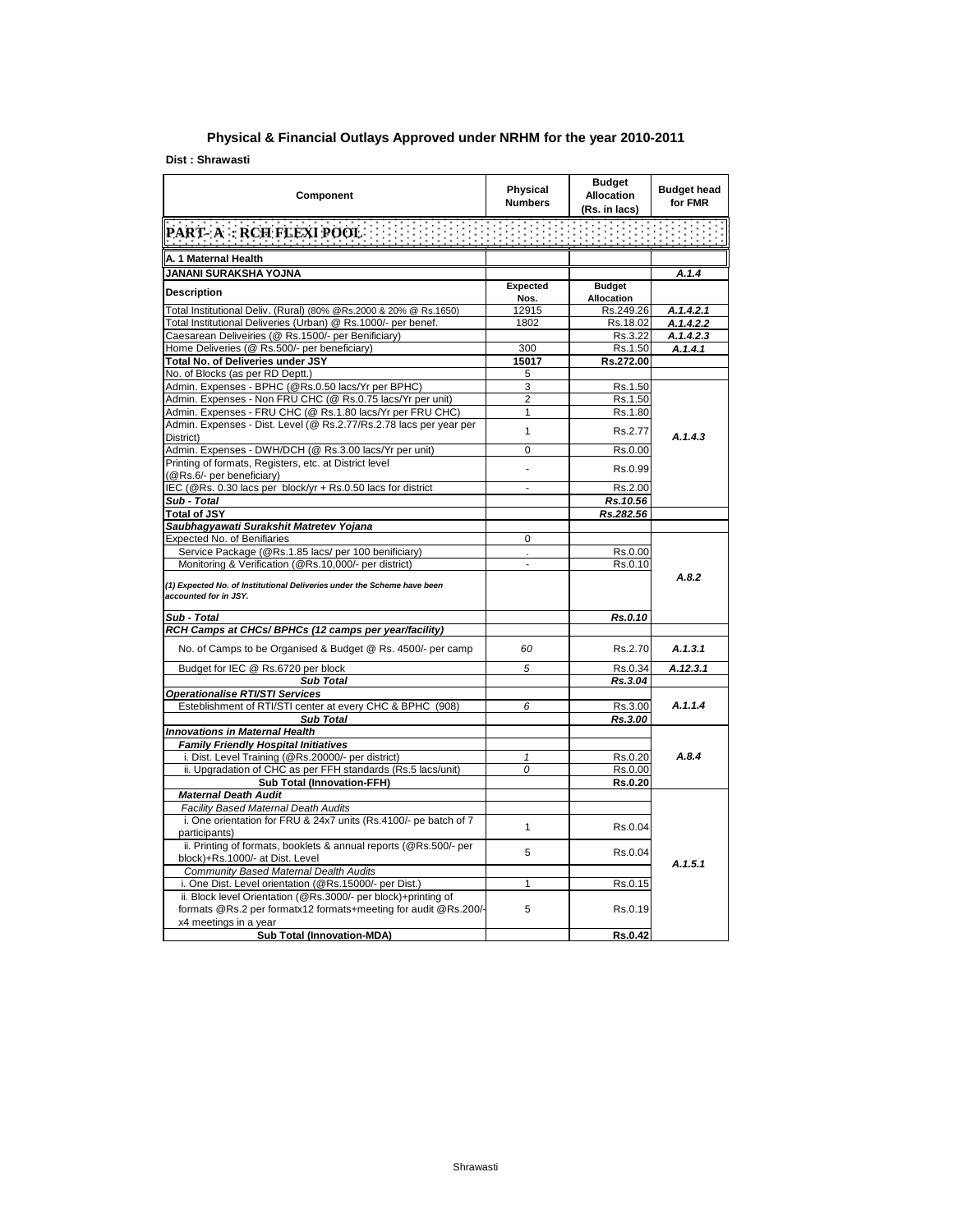| Component                                                                             | Physical<br><b>Numbers</b> | <b>Budget</b><br><b>Allocation</b><br>(Rs. in lacs) | <b>Budget head</b><br>for FMR |
|---------------------------------------------------------------------------------------|----------------------------|-----------------------------------------------------|-------------------------------|
| <b>Pregnant Women &amp; Child Tracking</b>                                            |                            |                                                     |                               |
| i. Orientation Workshop                                                               |                            |                                                     |                               |
| (a) At Dist. Level                                                                    | 1                          | Rs.0.19                                             | A.10.3                        |
| (b) At Block Level @ Rs.6500/- block                                                  | 5                          | Rs.0.33                                             |                               |
| ii. Printing of formats (730 format/block @Rs.2 per format)                           | 3650                       | Rs.0.07                                             |                               |
| Sub Total (Innovation-Preg. Women & child tracking)                                   |                            | Rs.0.59                                             |                               |
| Strengthening of Sub Centers Accridited under JSY                                     |                            |                                                     |                               |
| Dissemination meeting in the District @ Rs 5000/-                                     | 1                          | Rs.0.05                                             |                               |
| Upgradation of Sub Centre in Dist (From State Level)                                  | 19                         | Rs.0.00                                             | A.1.1.5                       |
| Sub Total (Innovation-S.C. Accridited under JSY))                                     |                            | <b>Rs.0.05</b>                                      |                               |
| Sub Total (Innovation in Maternal Health)                                             |                            | Rs.1.26                                             |                               |
| Sub-Total (Maternal Health)                                                           |                            | Rs.289.95                                           |                               |
| A.2 CHILD HEALTH                                                                      |                            |                                                     |                               |
| Comprehensive Child Survival Programme (CCSP)                                         |                            |                                                     |                               |
|                                                                                       |                            |                                                     |                               |
| CCSP Training - FBNC (in 1st & 2nd phase districts only)                              |                            |                                                     |                               |
| Training Site - District Women Hospital                                               |                            |                                                     |                               |
| Expected No. of Participants                                                          | 0                          |                                                     |                               |
| No. of Batches to be Organised and Budget @ Rs.12,000 per Batch                       | 0                          | Rs.0.00                                             | A.11.5.2                      |
| No. of Batches to be Supervised and Budget @ Rs.3,200 per Batch                       | 0                          | Rs.0.00                                             |                               |
| Sub - Total                                                                           |                            | Rs.0.000                                            |                               |
| Training at Medical College under CCSP Prog                                           |                            |                                                     |                               |
| Support staff to Medical Collage                                                      |                            | Rs.0.00                                             | A.11.5.2                      |
| Physicians training/F-IMNCI                                                           |                            | Rs.0.00                                             |                               |
| <b>Sub Total</b>                                                                      |                            | Rs.0.00                                             |                               |
| CCSP Training - NSSK (in 3rd phase districts only)                                    |                            |                                                     |                               |
| Training Site - District Women Hospital                                               |                            |                                                     |                               |
| Expected No. of Participants                                                          | 55                         |                                                     |                               |
| No. of Batches to be Organised and Budget @ Rs.38,500 per Batch                       | 3                          | Rs.1.16                                             | A.11.5.5                      |
| No. of Batches to be Supervised and Budget @ Rs.3,500 per Batch                       | 1                          | Rs.0.035                                            |                               |
| Sub - Total                                                                           |                            | Rs.1.190                                            |                               |
| CCSP Training of ASHAs, ANMs, LHVs - (1st & 2nd Phase<br>Districts)                   |                            |                                                     |                               |
| Expected No. of Participants (approx. 24 per batch)                                   | 0                          |                                                     |                               |
| No. of Batches to be Organised and Budget @ Rs.1,65,000 per                           |                            |                                                     | A.11.5.1                      |
| <b>Batch</b>                                                                          | 0                          | Rs.0.00                                             |                               |
| No. of Batches of ToT and Budget @ Rs.2,39,000 per Batch                              | 0                          | Rs.0.00                                             |                               |
| Sub - Total                                                                           |                            | Rs.0.00                                             |                               |
| CCSP Training of ASHAs, ANMs, LHVs - (3rd Phase Districts)                            |                            |                                                     |                               |
| Expected No. of Participants (approx. 24 per batch)                                   | 200                        |                                                     |                               |
| No. of Batches to be Organised and Budget @ Rs.1,65,000 per                           | 8                          | Rs.13.20                                            | A.11.5.1                      |
| Batch<br>No. of Batches of ToT and Budget @ Rs.2,39,000 per Batch                     | $\mathbf{1}$               | Rs.2.39                                             |                               |
|                                                                                       |                            | Rs.15.590                                           |                               |
| Sub - Total<br>CCSP Training of Supervisors (in 1st & 2nd phase districts             |                            |                                                     |                               |
| only)                                                                                 |                            |                                                     |                               |
| No. of Batches (16 participants) to be Organised and Budget @<br>Rs.24,500 per Batch  | 0                          | Rs.0.000                                            | A.11.5.1                      |
| No. of Batches to be Supervised and Budget for Observer Visit @<br>Rs.3,200 per Batch | 0                          | Rs.0.00                                             |                               |
| Sub - Total                                                                           |                            | Rs.0.000                                            |                               |
| <b>Site Stregthening</b>                                                              |                            |                                                     |                               |
| Strengthening of FBNC/NSSK Site (@ Rs.30,000/- per site)                              | 1                          | Rs.0.50                                             | A.11.5.1                      |
| Strengthening of CCSP Training Site (@ Rs.2,33,500/- per site)                        | 1                          | Rs.2.335                                            |                               |
| <b>Sub Total</b>                                                                      |                            | Rs.2.835                                            |                               |
| <b>Establishment, Operationalisation &amp; Construction of SNCU</b>                   |                            |                                                     |                               |
| Establishment and Operating Exp. Of old SNCU in 7 Dist. @Rs.25<br>lacs                | 0                          | Rs.0.0                                              | A.2.2                         |
| Construction of of new SNCU in 5 Dist. (@Rs.30 lacs)                                  | 0                          | Rs.0.0                                              | A.9.2.2                       |
| Sub - Total                                                                           |                            | Rs.0.0                                              |                               |
| Infant death audit (Aligarh & Banda only)                                             |                            |                                                     |                               |
| No. of blocks in the district                                                         | 0                          | Rs.0.0                                              | A.2.8                         |
| Sub - Total                                                                           |                            | Rs.0.00                                             |                               |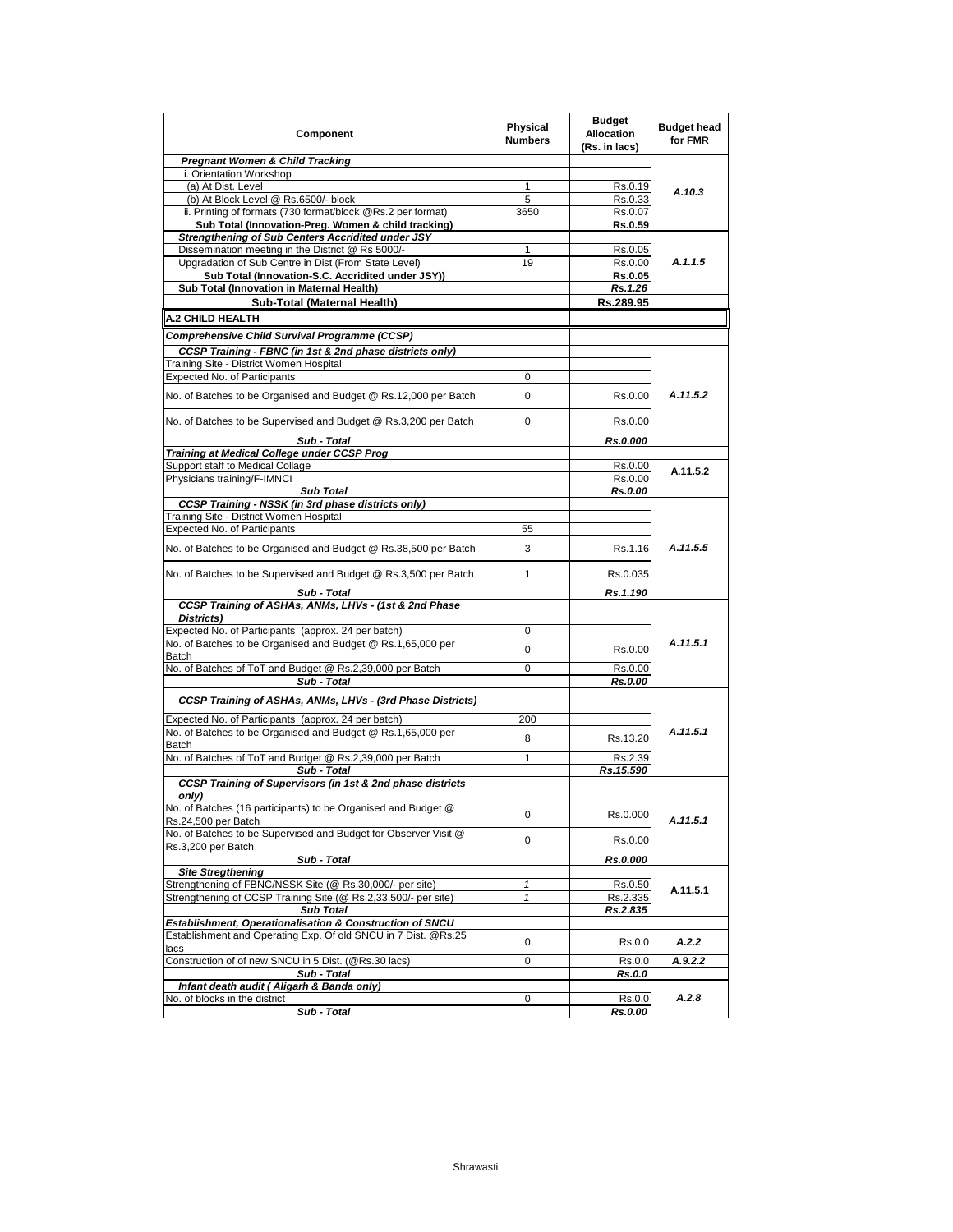| Component                                                                                                | Physical<br><b>Numbers</b> | <b>Budget</b><br><b>Allocation</b><br>(Rs. in lacs) | <b>Budget head</b><br>for FMR |
|----------------------------------------------------------------------------------------------------------|----------------------------|-----------------------------------------------------|-------------------------------|
| Infant & Young Child feeding (IYCF)                                                                      |                            |                                                     |                               |
| Mass Awareness Campaign during World Breastfeeding Week                                                  | 1                          | Rs.0.50                                             | A.2.5                         |
| Sub - Total                                                                                              |                            | Rs.0.50                                             |                               |
| Supportive Supervision through Reputed Institutions (for 1st<br>& 2nd pase districts only)               |                            |                                                     |                               |
| One Supervisor per block @ Rs.5,000/- p.m. for 12 months                                                 | 0                          | Rs.0.0                                              |                               |
| Mobility for supervisors @ Rs.3,000/- p.m. for 12 months                                                 | 0                          | Rs.0.0                                              |                               |
| Institutional support @ Rs.5,000/- p.m. for 12 months                                                    | 0                          | Rs.0.0                                              |                               |
| Sub - Total                                                                                              |                            | Rs.0.00                                             |                               |
| Sub-Total (CCSP)                                                                                         |                            | Rs.20.12                                            |                               |
| Implementation of Bal Swasthya Poshan Mah (BSPM)                                                         |                            |                                                     |                               |
| Joint Meetings of Health & ICDS - 2 Planning Meetings at District                                        |                            |                                                     |                               |
| Level in a year @ Rs. 5000/- per meeting for 2 Rounds                                                    | 1 Dist.                    | Rs.0.10                                             |                               |
| Joint planning meeting of health and ICDS at Block level Rs. 2000 per                                    |                            |                                                     |                               |
| meeting for 2 rounds                                                                                     | 5 Blocks                   | Rs.0.20                                             |                               |
| Joint Orientation of ASHAs & ANMs (@Rs. 25/- per participant) for 2                                      | 918 ANM and                |                                                     | A.2.7                         |
| Rounds                                                                                                   | AWW                        | Rs.0.46                                             |                               |
| Printing of Guidelines, Reporting & Monitoring Formats (@ Rs.2,000/- per                                 | 5 Blocks                   | Rs.0.20                                             |                               |
| block/round) for 2 rounds                                                                                |                            |                                                     |                               |
| Dissemination meeting at District level Rs. 5000 per meeting per                                         | 1 Dist.                    | Rs.0.10                                             |                               |
| District for 2 Rounds                                                                                    |                            |                                                     |                               |
| Sub - Total                                                                                              |                            | Rs.1.06                                             |                               |
| <b>School Health Programme</b>                                                                           |                            |                                                     |                               |
| Total No. of Blocks in the district<br>No. of Schools to be covered (60 Schools per block)               | 5                          |                                                     |                               |
| <b>District Sensitization workshop</b>                                                                   | 300<br>1                   | Rs. 0.15                                            |                               |
|                                                                                                          |                            |                                                     |                               |
| Contingencies for printing of Health Card, etc. (@Rs.500/- per school)                                   | 300                        | Rs. 1.50                                            |                               |
| Budget for Mobility (@Rs.300 per visit x 1 visit)                                                        | 300                        | Rs. 0.90                                            |                               |
| Sub Total (Prog. Implementation)                                                                         |                            | Rs. 2.55                                            |                               |
| Traning program for 40 schools per block (where                                                          |                            |                                                     |                               |
| program is already running)                                                                              | 200                        |                                                     |                               |
| Training of District Trainers- Honorarium to district traininer @ Rs. 350                                |                            |                                                     |                               |
| *2days                                                                                                   | 3                          | Rs. 0.02                                            |                               |
| Honorarium to traininees from block@ Rs. 400 *2days per block                                            | 15                         | Rs. 0.12                                            | A.2.4                         |
| Training of Block Trainers - Honorarium to block resource persons @                                      |                            |                                                     |                               |
| Rs. 300 *2days*2 batches per block                                                                       | 15                         | Rs. 0.18                                            |                               |
| Honararium to Teachers @ Rs. 250*2 teachers per school *2 days                                           | 400                        | Rs. 2.00                                            |                               |
|                                                                                                          |                            |                                                     |                               |
| <b>Sub Total (Training)</b>                                                                              |                            | Rs. 2.32                                            |                               |
| For training program unspent balance is available at the district                                        |                            | Rs. 1.47                                            |                               |
| <b>Actual Allocation for training</b><br>Weighing scale, Ht./Wt Charts, Measuring tape etc. @ Rs1000 per |                            | Rs. 0.85                                            |                               |
| school x 20 new schools/block                                                                            | 100                        | Rs. 0.00                                            |                               |
| Procurement of IFA tablets (30 mg tablets) for all schools                                               | 4500000                    | Rs. 0.00                                            |                               |
| Procurement of deworming tablets for all schools                                                         | 90000                      | Rs. 0.00                                            |                               |
| <b>Sub Total (Procurement)</b>                                                                           |                            | Rs. 0.00                                            |                               |
| <b>Total (School Health)</b>                                                                             |                            | Rs. 3.40                                            |                               |
| <b>Total Child Health</b>                                                                                |                            | Rs.24.58                                            |                               |
| A3. Family Planning                                                                                      |                            |                                                     |                               |
| <b>Terminal/Limiting Methods</b>                                                                         |                            |                                                     | A.3.1                         |
| Dissemination of manuals on sterilization standards & quality                                            |                            |                                                     |                               |
| assurance of sterilization services                                                                      | 1                          | Rs. 0.40                                            | A.3.1.1                       |
| NSV Camps in Districts (6 camps/dist. @ Rs.35,000/- per camp)                                            | 6                          | Rs. 2.10                                            | A.3.1.3                       |
| Compensation for Female Sterilization                                                                    | 1557                       | Rs. 15.57                                           | A.3.1.4                       |
| <b>Compensation for Male Sterilization</b>                                                               | 20                         | Rs. 0.30                                            | A.3.1.5                       |
| Accrediation of private providers of sterilization services                                              |                            |                                                     |                               |
| <b>Female Sterilization</b>                                                                              |                            | Rs. 0.25                                            | A.3.1.6                       |
| Male Sterilization (NSV)                                                                                 |                            | Rs. 0.05                                            |                               |
| <b>Spacing Methods</b>                                                                                   |                            |                                                     | A.3.2                         |
| IUD services at health facilities/compensation                                                           | 18960                      | Rs. 3.79                                            | A.3.2.2                       |
| Accrediation of private providers of IUD services<br>Family Welfare Counsellor@9000 per month            | $\mathbf{1}$               | Rs. 0.03                                            | A.3.2.3                       |
| <b>Sub Total</b>                                                                                         |                            | Rs. 1.08<br>Rs. 23.57                               | A.9.1.5                       |
|                                                                                                          |                            |                                                     |                               |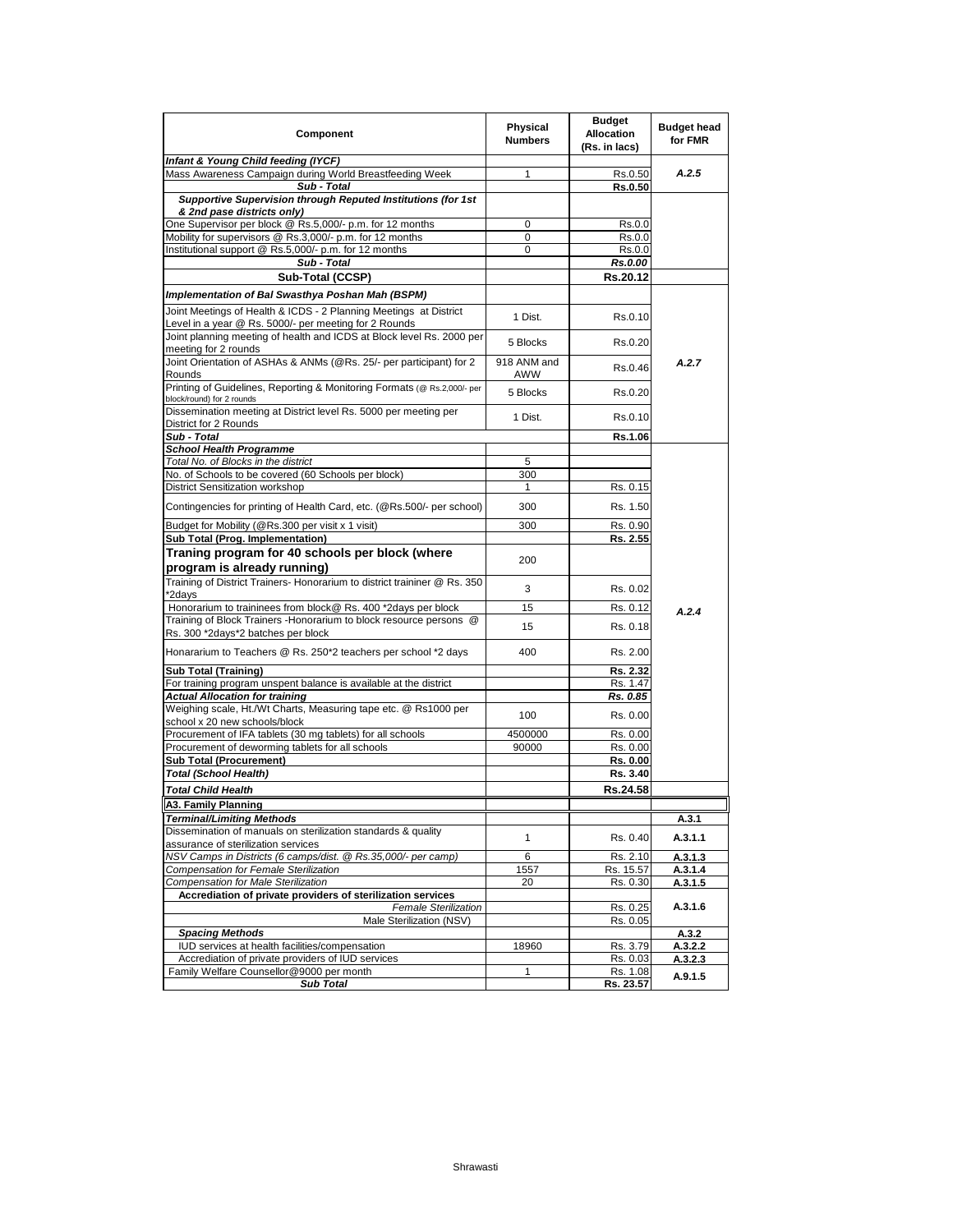| Component                                                                                                                                                                           | Physical<br><b>Numbers</b> | Budget<br><b>Allocation</b><br>(Rs. in lacs) | <b>Budget head</b><br>for FMR |
|-------------------------------------------------------------------------------------------------------------------------------------------------------------------------------------|----------------------------|----------------------------------------------|-------------------------------|
| <b>PCPNDT and Sex-Ratio</b>                                                                                                                                                         |                            |                                              |                               |
| Visit of District Inspection & Monitoring Committee                                                                                                                                 | 10                         | Rs. 0.10                                     | A.8.1                         |
| Sensitization Workshop at District level                                                                                                                                            | 1                          | Rs. 0.40                                     |                               |
| Organising Competions at Inter/Degree Colleges                                                                                                                                      | 3                          | Rs. 0.10                                     |                               |
| Orientation of members of Dist advisory committee at Division<br><b>IEC Activities &amp; Conigency</b>                                                                              |                            | Rs. 0.00                                     |                               |
| <b>IEC Activities</b>                                                                                                                                                               |                            | Rs. 0.25                                     |                               |
| Contigency                                                                                                                                                                          |                            | Rs. 0.02                                     |                               |
|                                                                                                                                                                                     |                            |                                              | A.12.4                        |
| TA/DA to Dist. level Staff for attending workshop, training, meetings                                                                                                               |                            | Rs. 0.20                                     |                               |
| <b>Sub Total</b>                                                                                                                                                                    |                            | Rs. 1.07                                     |                               |
| <b>Sub-Total (Family Planning)</b>                                                                                                                                                  |                            | Rs.24.64                                     |                               |
| A.4 ARSH                                                                                                                                                                            |                            |                                              |                               |
| Saloni Scheme                                                                                                                                                                       |                            |                                              |                               |
| No. of Blocks in District                                                                                                                                                           | 5                          |                                              | A.4.1                         |
| No. of Schools to be covered (10 Schools per block)                                                                                                                                 | 50                         |                                              |                               |
| No. of Benificiaries (150 per school)                                                                                                                                               | 7500                       |                                              |                               |
| Sensitization Workshop at District level                                                                                                                                            | 1                          | Rs. 0.15                                     |                               |
| Budget for Visit of Medical Team (@Rs.300/- per visit x 2 visits per<br>school)                                                                                                     | 100                        | Rs. 0.30                                     | A.4.2                         |
| Budget for Preparing Saloni Sabha (Rs.300/- p.m. per school x 10<br>months)                                                                                                         | 500                        | Rs. 1.50                                     |                               |
| Procurement of IFA tablets (100 mg tablets) for all schools                                                                                                                         | 360000                     | Rs.0.00                                      |                               |
| Procurement of deworming tablets for all schools 2 tab/Benf.                                                                                                                        | 15000                      | Rs.0.00                                      | A.13.2.5                      |
| Sub-Total (Adolescent Health)                                                                                                                                                       |                            | Rs.1.95                                      |                               |
| A.5 Urban RCH                                                                                                                                                                       |                            |                                              |                               |
| Urban RCH plan /activities                                                                                                                                                          |                            |                                              |                               |
| <b>Building</b>                                                                                                                                                                     | $\mathbf 0$                | Rs.0.00                                      |                               |
| Manpower(1Doctor @ 24000/month,1Staff Nurse@ 15000/month,2                                                                                                                          |                            |                                              |                               |
| ANMs@9000/month,2 Security guards @ 4000/month,1 Ayah                                                                                                                               | $\mathbf 0$                | Rs.0.00                                      |                               |
| 4000/month,& 1 Sweeper 2000/month                                                                                                                                                   |                            |                                              |                               |
| Other Expenses                                                                                                                                                                      | $\mathbf 0$                | Rs.0.00                                      | A.5.1                         |
| IEC                                                                                                                                                                                 | $\pmb{0}$                  | Rs.0.00                                      |                               |
|                                                                                                                                                                                     |                            |                                              |                               |
| <b>Subtotal</b>                                                                                                                                                                     | 0                          | <b>Rs.0.00</b>                               |                               |
| The cost of Drugs(Rs 10,000/month/Health post ) and consumables(Rs 3,000/ month/<br>Health Post) for Urban RCH amounting to Rs 1.17 Lacs would be met from the Mission<br>Flexipool |                            |                                              |                               |
| <b>A9. INFRASTRUCTURE &amp; HR</b>                                                                                                                                                  |                            |                                              |                               |
| <b>Contractual Staff &amp; Services</b>                                                                                                                                             |                            |                                              |                               |
| <b>Position</b>                                                                                                                                                                     | No.                        | <b>Budget</b>                                |                               |
| Contractual ANM (@Rs.9000/- pm)                                                                                                                                                     | 50                         | Rs. 54.00                                    | A.9.1.1                       |
| Staff Nurse in the district (@Rs.15000/- pm)                                                                                                                                        | 6                          | Rs. 10.80                                    | A.9.1.3                       |
| MBBS (Male/Female) @ Rs.30000/- pm                                                                                                                                                  | $\mathbf{1}$               | Rs. 3.60                                     |                               |
| Specialist at On Call basis for CHC (@ Rs.1000/- per visit) No. of calls                                                                                                            |                            | Rs. 0.40                                     |                               |
| for 6 moths<br>Specialist at On Call basis for Dist. Hospital (Male)/DCH(@ Rs.1000/-                                                                                                | 40                         |                                              |                               |
| per visit)                                                                                                                                                                          | 80                         | Rs. 0.80                                     | A.9.1.4                       |
| Specialist at Dist. Hospital (Male)/DCH(@ Rs.40000/- pm for                                                                                                                         | $\overline{2}$             | Rs. 8.40                                     |                               |
| MS/MD/MDS & @Rs.35000/- for Diploma holders)                                                                                                                                        |                            |                                              |                               |
| Specialist at DWH/DCH (@ Rs.40000/- pm for MS/MD/MDS &<br>@Rs.35000/- for Diploma holders)/MBBS(LMO if already on contract)                                                         |                            | Rs. 8.40                                     |                               |
|                                                                                                                                                                                     | 2                          |                                              |                               |
| Paramedical staff/LT for CHC (@ Rs.9000/- pm)                                                                                                                                       | 3                          | Rs. 3.24                                     |                               |
| Paramedical staff for DH/DWH/DCH (@ Rs.9000/- pm)                                                                                                                                   | 1                          | Rs. 1.08                                     | A.9.1.5                       |
| Data Assistant (@ Rs.8000/- pm)                                                                                                                                                     | 0                          | Rs. 0.00                                     |                               |
| <b>Sub-Total (Human Resources)</b>                                                                                                                                                  |                            | Rs.90.72                                     |                               |
| A.10. INSTITUTIONAL STRENGTHENING                                                                                                                                                   |                            |                                              |                               |
| Logistics Management/Improvement                                                                                                                                                    |                            |                                              |                               |
| <b>Stregthening of Logistic Management</b>                                                                                                                                          |                            |                                              |                               |
| Divisional logistic management                                                                                                                                                      | 0                          | Rs. 0.00                                     |                               |
| <b>Transportation of Logistic</b><br>Divisional level @ Rs 50000/-                                                                                                                  | 0                          | Rs. 0.00                                     | A.10.2                        |
| District level @ Rs 30000/-                                                                                                                                                         | $\mathbf{1}$               | Rs. 0.30                                     |                               |
| Block level @ Rs 12000/-                                                                                                                                                            | 5                          | Rs. 0.60                                     |                               |
| <b>Sub-Total (Logistics Strengthening)</b>                                                                                                                                          |                            | <b>Rs.0.90</b>                               |                               |
| <b>Rent for Sub-Centres</b>                                                                                                                                                         |                            |                                              |                               |
| No. of SCs in Rented Bldgs & Budget @ Rs. 250/- p.m.                                                                                                                                | 34                         | Rs.1.02                                      | A.10.4                        |
| <b>Sub-Total (Sub Center Rent)</b>                                                                                                                                                  |                            | Rs.1.02                                      |                               |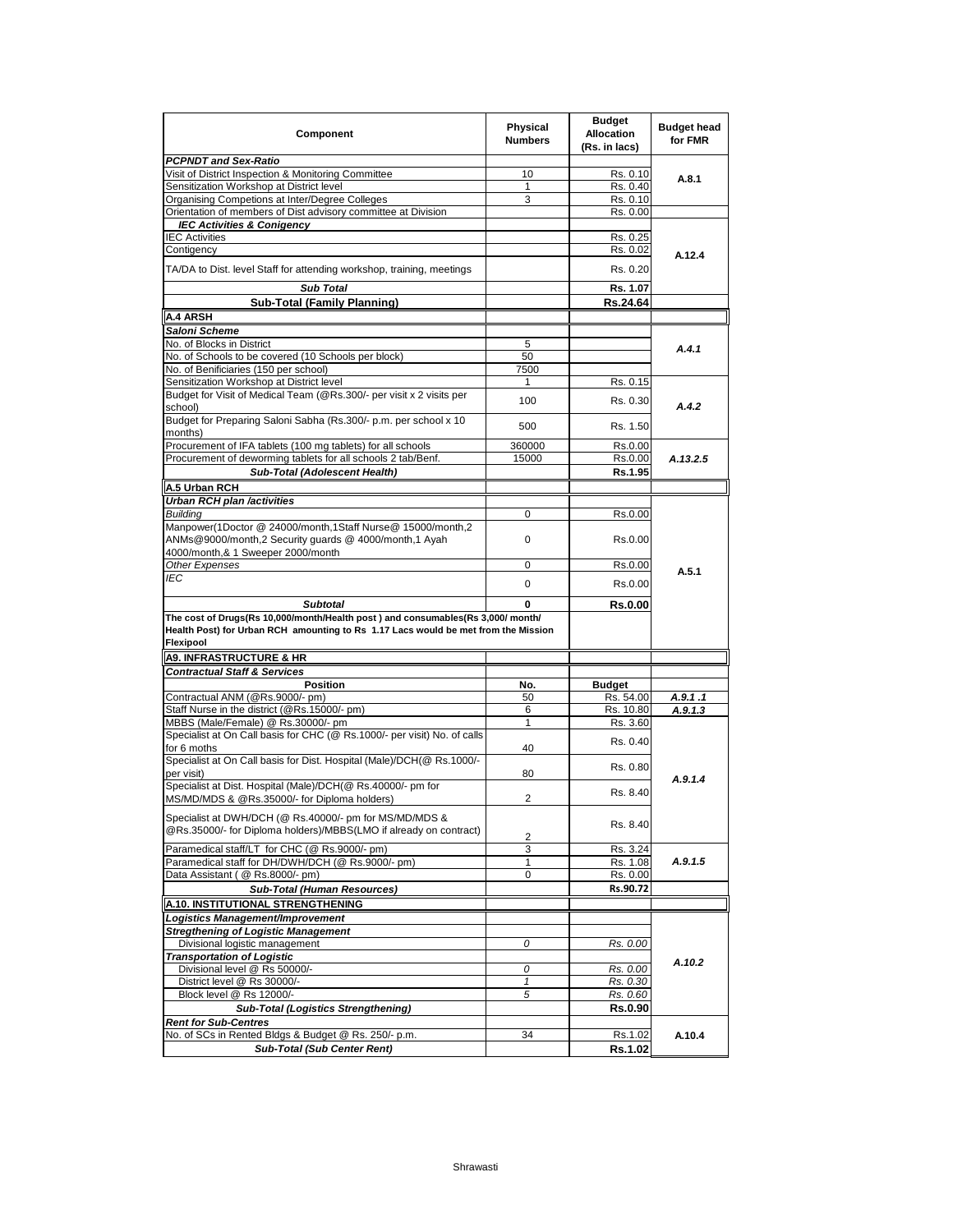| Component                                             | <b>Physical</b><br><b>Numbers</b> | <b>Budget</b><br><b>Allocation</b><br>(Rs. in lacs) | <b>Budget head</b><br>for FMR |
|-------------------------------------------------------|-----------------------------------|-----------------------------------------------------|-------------------------------|
| <b>A.11 TRAINING</b>                                  |                                   |                                                     |                               |
| <b>Training- Skill Birth Attendant</b>                |                                   |                                                     |                               |
| <b>Training at DWH/Combined Hosp</b>                  |                                   |                                                     |                               |
| Target at DWH                                         | $\Omega$                          |                                                     |                               |
| No. of Particpants per batch                          | $\Omega$                          |                                                     |                               |
| No. of Batches                                        | $\Omega$                          | Rs.0.00                                             |                               |
| New Site Stregthening at DWH                          |                                   | Rs.0.00                                             |                               |
| Existing site stregthening                            |                                   | Rs.0.00                                             |                               |
| Sub-Total (DWH-SBA)                                   |                                   | <b>Rs.0.00</b>                                      |                               |
| <b>Training at FRU/24X7</b>                           |                                   |                                                     | A.11.3.1                      |
| Name of the selected Training Site FRU/24X7           | Ikauna                            |                                                     |                               |
| Target at FRU/24X7                                    | 20                                |                                                     |                               |
| No. of Particpants per batch                          | 4                                 |                                                     |                               |
| No. of Batches                                        | 5                                 | Rs.5.52                                             |                               |
| New Site Stregthening at FRU                          |                                   | Rs.0.00                                             |                               |
| Existing site stregthening                            |                                   | Rs.0.40                                             |                               |
| Sub-Total (FRU-SBA)                                   |                                   | Rs.5.92                                             |                               |
| Sub-Total(SBA Training)                               |                                   | Rs.5.92                                             |                               |
| <b>A.14 PROGRAM MANAGEMENT</b>                        |                                   |                                                     |                               |
| Personal & Other Expense of Dist. PMU (Rs.94500/- pm) |                                   | Rs.11.34                                            | A.14.2                        |
| Operational Cost (Rs. 60000/- pm)                     | 1                                 | Rs.7.20                                             | A.14.4                        |
| <b>Sub-Total (Program Management)</b>                 |                                   | Rs.18.54                                            |                               |
| Total for RCH Flexipool (Part A)                      |                                   | Rs.458.22                                           |                               |

| Component                                                                   | Physical<br><b>Numbers</b> | <b>Budget</b><br><b>Allocation</b><br>(Rs. in lacs) | <b>Budget head</b><br>for FMR |
|-----------------------------------------------------------------------------|----------------------------|-----------------------------------------------------|-------------------------------|
| <b>ASHA Scheme:-</b>                                                        |                            |                                                     | B.1                           |
| Periodic Training for ASHAs                                                 |                            |                                                     | B.1.1                         |
| <b>ASHA Support System</b>                                                  |                            |                                                     |                               |
| Replenishment of ASHA Kits & Budget (@ Rs. 500/- per kit*2 for 95%<br>ASHA) | 886                        | Rs.0.00                                             | B.1.2                         |
| Incentive to ASHAs (Average Rs.500/- p.m. for 85% ASHAs)                    | 793                        | Rs.47.58                                            | B.1.3                         |
| Award to ASHA (Rs.5000/- for 1 ASHA in each block)                          | 5                          | Rs.0.25                                             |                               |
| Annual ASHA Sammelan (Rs.250/- per ASHA for 60% ASHAs)                      | 560                        | Rs.1.40                                             | B.1.1                         |
| Mobility to ASHAs (Rs.30/- per ASHA for 95% ASHAs)                          | 886                        | Rs.3.19                                             |                               |
| Block level ASHA Payment Register (Rs.100/-per Register)                    | 5                          | Rs.0.01                                             | B.18.3.2                      |
| Printing of Voucher Booklet for ASHA (Rs.25/-per Booklet)                   | 933                        | Rs.0.23                                             |                               |
| Budget ASHA Mentoring Group (Rs.10,000/- per District)                      | Quarterly<br>Meeting       | Rs.0.10                                             | B.1.1                         |
| Sub-Total (ASHA Scheme):-                                                   |                            | Rs.52.76                                            |                               |
| <b>Untied Grant to Facilities</b>                                           |                            |                                                     | B.2                           |
| No. of CHCs & Budget @ Rs.0.50 lacs per facility                            | 3                          | Rs.1.50                                             | B.2.1                         |
| No. of BPHCs & Budget @ Rs.0.50 lacs per facility                           | 3                          | Rs.1.50                                             | B.2.2                         |
| No. of APHCs & Budget @ Rs.0.25 lacs per facility                           | 12                         | Rs.3.00                                             | B.2.2                         |
| No. of Sub Centres & Budget @ Rs.0.10 lacs per facility                     | 126                        | Rs.12.60                                            | B.2.3                         |
| No.of VHSCs                                                                 | 334                        | Rs.0.00                                             | B.2.4                         |
| No.of Revenue Villages & Budget @Rs.0.10 lacs per R.Village                 | 536                        | Rs.53.60                                            |                               |
| <b>Sub-Total (Untied Grants)</b>                                            |                            | Rs.72.20                                            |                               |
| <b>Annual Maintenance Grant to Facilities</b>                               |                            |                                                     | <b>B.4</b>                    |
| No. of CHCs & Budget @ Rs.1.0 lacs per facility                             | 3                          | Rs.3.00                                             | B.4.1                         |
| No. of BPHCs & Budget @ Rs.1.0 lacs per facility                            | 3                          | Rs.3.00                                             | B.4.2                         |
| No. of APHCs & Budget @ Rs.0.50 lacs per facility                           | 11                         | Rs.5.50                                             |                               |
| No. of Sub Centres & Budget @ Rs.0.10 lacs per facility                     | 92                         | Rs.9.20                                             | B.4.3                         |
| Sub-Total (Annual Maintenance Grants)                                       |                            | Rs.20.70                                            |                               |
| <b>Funds to Rogi Kalvan Samitis</b>                                         |                            |                                                     | B.6                           |
| No. of District Hospitals & Funds @ Rs.5.0 lacs per facility                | 0                          | Rs.0.00                                             | B.6.1                         |
| No. of CHCs & Funds @ Rs.1.0 lacs per facility                              | 3                          | Rs.3.00                                             | B.6.2                         |
| No. of BPHCs & Funds @ Rs.1.0 lacs per facility                             | 3                          | Rs.3.00                                             | B.6.3                         |
| No. of APHCs & Funds @ Rs.1.00 lacs per facility                            | 12                         | Rs.12.00                                            | B.6.4                         |
| Sub-Total (Funds for RKS)                                                   |                            | Rs.18.00                                            |                               |
| <b>Operationalisation of District Drug Warehouses</b>                       |                            |                                                     |                               |
| Contractual Staff (@Rs.2.94 lacs/yr)                                        | 0                          | Rs.0.00                                             | <b>B.21</b>                   |
| Contingency Expenses (@Rs.2.0 lacs/yr)                                      | $\mathbf 0$                | Rs.0.00                                             |                               |
| Sub-Total (Ope. of District Drug Warehouses)                                |                            | <b>Rs.0.00</b>                                      |                               |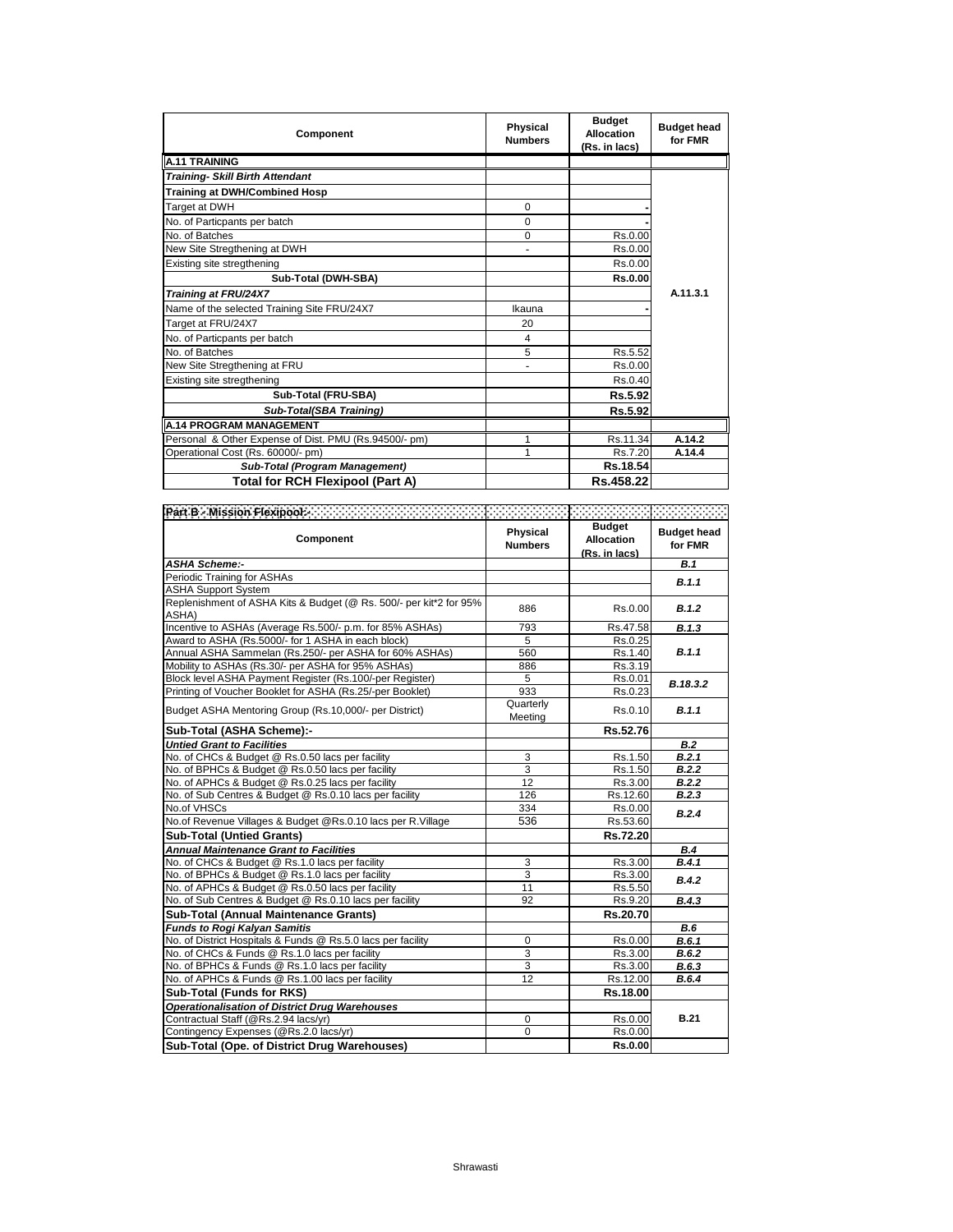| Component                                                                                                                             | Physical<br><b>Numbers</b> | <b>Budget</b><br><b>Allocation</b><br>(Rs. in lacs) | <b>Budget head</b><br>for FMR |
|---------------------------------------------------------------------------------------------------------------------------------------|----------------------------|-----------------------------------------------------|-------------------------------|
| <b>Mobility Support to DWH &amp; District Combined Hospital</b>                                                                       |                            |                                                     | B.27.8                        |
| Mobility Support to DWH/DCH @Rs.18000/- Per month.                                                                                    | 0                          | Rs.0.00                                             |                               |
| Sub-Total (Funds for Mobility Support to DWH & DCH)                                                                                   |                            | <b>Rs.0.00</b>                                      |                               |
| Mobility Support for Monitoring & Supervision.                                                                                        |                            |                                                     |                               |
| Mobility Support to District Community Mobilizer (@Rs.800/-per day X                                                                  | 1                          | Rs.0.77                                             |                               |
| 8 days/month)<br>Mobility Support to District Account Manager (@Rs.800/-per day X 6                                                   |                            |                                                     | B.18.3.2                      |
| days/month)<br>Mobility Support to District Programme Manager (@Rs.800/-per day X                                                     | 1                          | Rs.0.58                                             |                               |
| 8 days/month)                                                                                                                         | ٠                          | Rs.0.00                                             |                               |
| Sub-Total(Mobility Support for Monit. & Supervision)                                                                                  |                            | Rs.1.34                                             |                               |
| <b>Supervision of ANM/ASHAs</b>                                                                                                       |                            |                                                     | B.18.3.2                      |
| Vehicle for Mobility @Rs.18000/-month/block                                                                                           | 5                          | Rs.10.80                                            |                               |
| Sub-Total (Supervision of ANM/ASHAs)                                                                                                  |                            | Rs.10.80                                            |                               |
| <b>Vehicle Support for Specialist</b>                                                                                                 |                            |                                                     | <b>B.27.8</b>                 |
| One Vehicle for 5 block level facility (@Rs.18000/-month)                                                                             | 1                          | Rs.2.16                                             |                               |
| <b>Sub-Total (Vehicle Support for Specialist)</b><br><b>Diesel for Generator for District Hospitals</b>                               |                            | <b>Rs.2.16</b>                                      |                               |
| Diesel Support for generator (@Rs.1 lac per month)                                                                                    | 0                          | Rs.0.00                                             | <b>B.28</b>                   |
| Sub-Total (Diesel Support for District Hospital)                                                                                      |                            | <b>Rs.0.00</b>                                      |                               |
| Diesel Support for Generator in Fully Functional CHC.                                                                                 |                            |                                                     |                               |
| Diesel Support for Fully functional CHC (@Rs.35000/-per month)                                                                        | 3                          | Rs.12.60                                            |                               |
| Diesel Support for CHC functional in BPHC building (@Rs.13500/-per                                                                    | 3                          | Rs.4.86                                             | <b>B.28</b>                   |
| month)<br>Sub-Total (Diesel Support for fully functional CHCs)                                                                        |                            | Rs.17.46                                            |                               |
| Saas Bahu Sammelans (1 each at District)                                                                                              |                            |                                                     |                               |
| No. of Sammellans & Budget (@Rs. 1.50 lac. Per District)                                                                              | 1                          | Rs.1.50                                             | B.7.1                         |
| Sub-Total (Saas Bahu Sammelan)                                                                                                        |                            | Rs.1.50                                             |                               |
| Tehsil level Pradhan Sammelan                                                                                                         |                            |                                                     |                               |
| No. of Sammelans & Budget (@Rs.40,000 per Sammelan)                                                                                   | 2                          | Rs.0.80                                             | <b>B.8.2</b>                  |
| Sub-Total (Tehsil level Pradhan Sammelan)                                                                                             |                            | <b>Rs.0.80</b>                                      |                               |
| <b>Organization of Swasthya Mela</b>                                                                                                  |                            |                                                     |                               |
| Organization of S.Mela @Rs.20000/- Mela/Month at each block.                                                                          | 5                          | Rs.12.00                                            | <b>B.10.1</b>                 |
| Sub-Total (Swasthya Mela)                                                                                                             |                            | Rs.12.00                                            |                               |
| <b>Concurrent Audit</b>                                                                                                               |                            |                                                     | <b>B.27.5</b>                 |
| Budget @ Rs. 4000/- per month for 12 months                                                                                           | 1                          | Rs.0.48                                             |                               |
| <b>Sub-Total (Concurrent Audit)</b>                                                                                                   |                            | <b>Rs.0.48</b>                                      |                               |
| Health Management Information System (HMIS):-                                                                                         |                            |                                                     |                               |
| Hiring of Vehicle for District HMIS Nodal Officer (@Rs.800/- Visit)<br>Mobility Support for Block HMIS Nodal Officer (@Rs.600/-month) | 2<br>5                     | Rs.0.19<br>Rs.0.36                                  |                               |
| Internet Connectivity @Rs.400/- per month/computer                                                                                    | 5                          | Rs.0.24                                             | <b>B.21</b>                   |
| Consumables & Stationary for Computer, printer (Rs.400/-per                                                                           |                            |                                                     |                               |
| month/facility)                                                                                                                       | 5                          | Rs.0.24                                             |                               |
| Sub-Total (HMIS)                                                                                                                      |                            | Rs.1.03                                             |                               |
| <b>Programme Management:-</b>                                                                                                         |                            |                                                     |                               |
| <b>Expenses at Additional Director level:-</b>                                                                                        |                            |                                                     |                               |
| Mobility @Rs.2500/-per District per Month.                                                                                            | 0                          | Rs.0.00                                             | <b>B.27.6</b>                 |
| Contingency Expenses @Rs.5000/- month.                                                                                                | 0                          | Rs.0.00                                             |                               |
| Sub-Total (Exp.at Addl.Director level)-                                                                                               |                            | <b>Rs.0.00</b>                                      |                               |
| <b>Operational Cost for Block Project Management Unit</b>                                                                             |                            |                                                     |                               |
| Honoraria to Block Data Assistant @Rs.8000/-Per Month                                                                                 | 5                          | Rs.4.80                                             | B.27.1                        |
| Communication support to Block Program Manager @Rs.500/-P.M.                                                                          | 5                          | Rs.0.30                                             |                               |
| Sub-Total (Operational Cost for BPMU)                                                                                                 |                            | Rs.5.10                                             |                               |
| <b>Provision of Contractual Staff (AYUSH)</b>                                                                                         |                            |                                                     |                               |
| <b>Position</b>                                                                                                                       | No.                        | <b>Budget</b>                                       |                               |
| ISM Lady Doctors (@ Rs.24,000/- per month)                                                                                            | 5                          | Rs.33.60                                            | B.14.4                        |
| AYUSH Doctors (@ Rs.24,000/- per month)<br>AYUSH Pharmacists (@ Rs.9,000/- per month)                                                 | 10<br>8                    | Rs.5.04                                             | B.14.1                        |
| Sub-Total (Contractual Staff - AYUSH)                                                                                                 |                            | Rs.38.64                                            |                               |
| Integrated Skill Refresher Training for ANM & LHV.                                                                                    |                            |                                                     |                               |
| Total Work load for the year                                                                                                          | 65                         |                                                     |                               |
| Total no. of Proposed Batches & Budget @Rs.165950/- per batch.                                                                        | 4                          | Rs.6.64                                             | B.16.3.1                      |
| Sub-Total (Integrated skill training for ANM/LHV)                                                                                     |                            | Rs.6.64                                             |                               |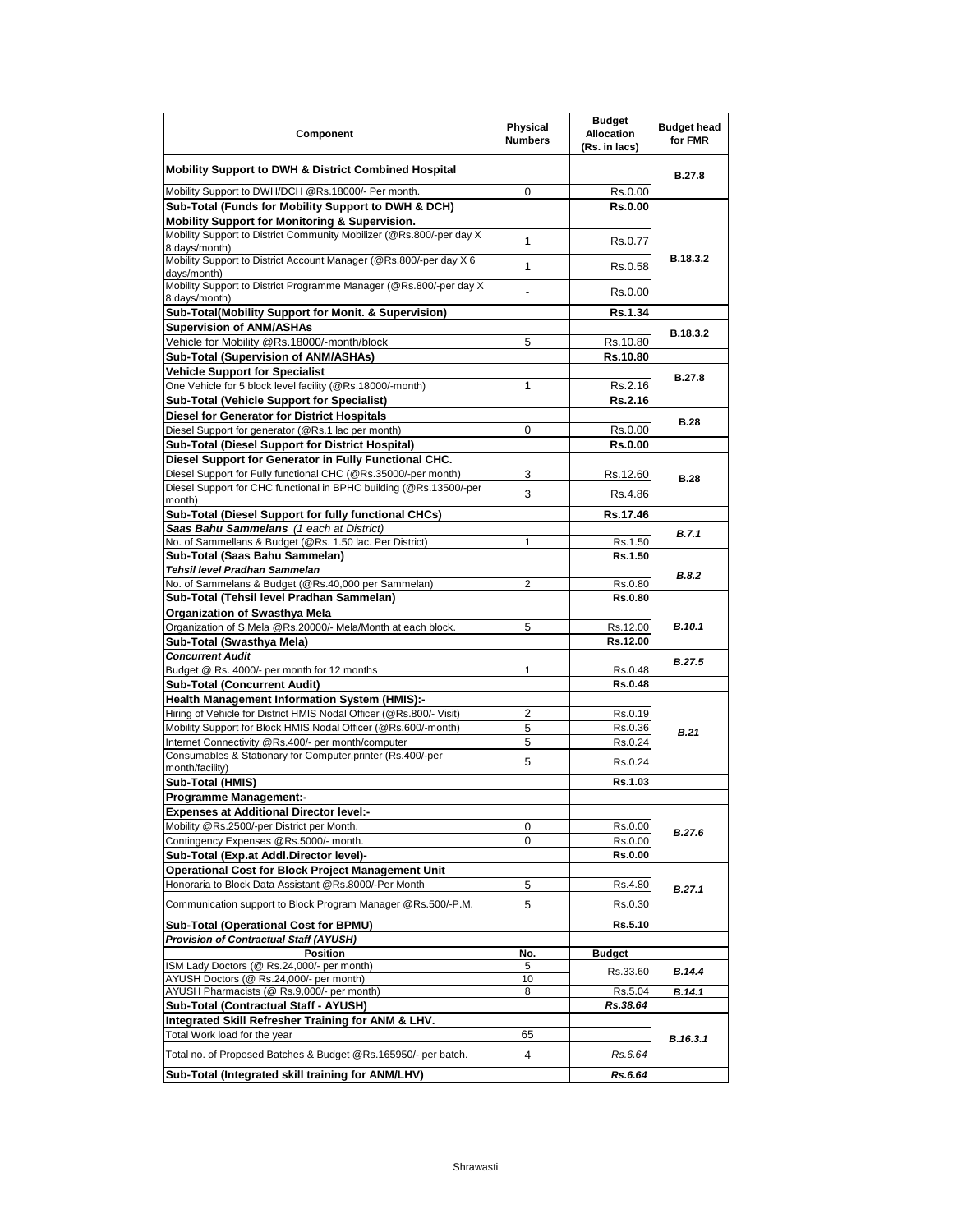| Component                                                                                       | <b>Physical</b><br><b>Numbers</b> | <b>Budget</b><br><b>Allocation</b><br>(Rs. in lacs) | <b>Budget head</b><br>for FMR |
|-------------------------------------------------------------------------------------------------|-----------------------------------|-----------------------------------------------------|-------------------------------|
| Infrastructure & Manpower for UIP                                                               |                                   |                                                     |                               |
| Mobile Workshop at Regional Depot @Rs.4 Lac.                                                    | O                                 | Rs.0.00                                             |                               |
| Renovation & Electrification of WIC/WIF                                                         | O                                 | Rs.0.00                                             |                               |
| Expansion of Cold Chain Store at Regional/Divisional Depo                                       | O                                 | Rs.0.00                                             | B.26.5                        |
| Expansion of Cold Chain Workshop @Rs.50000/-year/District.                                      |                                   | Rs.0.50                                             |                               |
| Mobility Support to Block (1 Vehicle @Rs.800/-per block for 6 days in<br>a month for 12 months) | 5                                 | Rs.2.88                                             |                               |
| IVRS System for Tracking of Beneficiaries.                                                      | 0                                 | Rs.0.00                                             | B.18.3.2                      |
| Sub - Total (Infrasturcture & Manpower for UIP)                                                 |                                   | Rs.3.38                                             |                               |
|                                                                                                 |                                   |                                                     |                               |
|                                                                                                 |                                   |                                                     |                               |

| Component                                                                                                                                                                                                                                                                         | Physical<br><b>Numbers</b>    | <b>Budget</b><br><b>Allocation</b><br>(Rs. in lacs) |
|-----------------------------------------------------------------------------------------------------------------------------------------------------------------------------------------------------------------------------------------------------------------------------------|-------------------------------|-----------------------------------------------------|
| Routine Immunization (Part C) <b>Container and Container and Containers</b>                                                                                                                                                                                                       |                               | in Britannia                                        |
| Total Number of Immunization Sessions to be organized in the District                                                                                                                                                                                                             | 11232<br>Sessions/Year        |                                                     |
| Mobility support for supervision: Supervisory visits by district level<br>officers for monitoring and supervision of RI @ Rs 50000 /District for<br>district level officers (this includes POL and maintenance) per year                                                          | 1                             | Rs.0.50                                             |
| Alternate Vaccine delivery @ Rs 50/- sessionx 3 months(April-June)<br>+2 Vehicles /Blocks for 8 days /month for 9 months (July-March 10)                                                                                                                                          | 11232<br>Sessions/Year        | Rs.5.62                                             |
| Focus on Urban slum & underserved areasHiring an ANM @<br>Rs.300/session for four sessions/month/slum of 10000 population<br>and Rs.200/- per month as contingency per slum of i.e. total expense<br>of Rs. 1400/- per month per slum of 10000 population                         | 0 Sessions/Year               | Rs.0.00                                             |
| Mobilization of children by ASHA /RI Mobilizer @ Rs 150/- per session                                                                                                                                                                                                             | 11232<br>Sessions/Year        | Rs.16.85                                            |
| Support for Computer Assistant for RI reporting (with annual<br>increment of 10% wef from 2010-11Districts @ Rs 8000- 10,000 p.m                                                                                                                                                  | 1                             | Rs.1.06                                             |
| Printing and dissemination of tally sheets, monitoring forms, etc. @<br>Rs 1 /beneficiary                                                                                                                                                                                         | 46732<br><b>Benefiaceries</b> | Rs.0.47                                             |
| Quarterly Review & feedback meeting exclusive for RI at district level<br>with one Block MOIC, ICDS CDPO and other stakeholders<br>stakeholders @ Rs 100/- per participant for meeting expenses (lunch,<br>organizational expenses)                                               | 15                            | Rs.0.06                                             |
| Quarterly Review Meetings at Block level Quarterly Review &<br>feedback meeting for exclusive for RI at Block level @Rs 50/-ppas<br>honorarium for ASHA (travel)and Rs 25 /-person at the disposal of<br>MOIC for meeting expenses(refreshments, stationary and Misc<br>expences) | 1081                          | Rs.1.47                                             |
| District level orientation training for 2 days of ANM, Multipurpose<br>Health worker @ Rs67300/batch with 20 participants in each batch                                                                                                                                           | 2 Batch                       | Rs.1.35                                             |
| One day cold chain handelers training for block level cold chain<br>handlers @ Rs. 26,000 per batch and Rs 3000 for Observer<br>nominated by State                                                                                                                                | 1Batch                        | Rs.0.29                                             |
| One day Training of block level data handlers by DIO and District<br>Cold chain Officer to train about the reporting formats of Immunization<br>and NRHM Rs 300/Participant/Block                                                                                                 | 5                             | Rs.0.02                                             |
| Microplanning at SC levelRs 100/- per subcentre (meeting at block<br>level, logistic)                                                                                                                                                                                             | 126                           | Rs.0.13                                             |
| Microplanning at Block & District levelFor consolidation of microplan<br>at PHC/CHC level @ Rs 1000/- block & at district level @ Rs 2000/-<br>per district                                                                                                                       | 1District & 5<br><b>Block</b> | Rs.0.07                                             |
| Consumables for computer including provision for internet access for<br>RIMSRs 400/- Month / Districts                                                                                                                                                                            | $\mathbf{1}$                  | Rs.0.05                                             |
| Red/Black Plastic bags etc, 2 bags per session @ Rs. 2/Bag                                                                                                                                                                                                                        | 11232<br>Sessions/Year        | Rs.0.51                                             |
| Purchase of Bleach/Hypochlorite solution Rs. 500/vaccine storage<br>point/year X 1000 vaccine storage points                                                                                                                                                                      | 6Vaccine<br>storage points    | Rs.0.03                                             |
| Purchase of Twin bucket Rs 400 per PHC/CHC per year                                                                                                                                                                                                                               | 6 Vaccine<br>storage points   | Rs.0.02                                             |
| Funds for purchase of small polythene zipper bags to keep vaccines<br>in the vaccine carriers Rs. 0.5/polythene bag X total number of<br>sessions/year +10% wastage                                                                                                               | 11232<br>Sessions/Year        | Rs.0.06                                             |
| Funds for preparing disposal pit for disposal of sharp immunization<br>waste. Rs. 3500/pit X 500 vaccine storage points                                                                                                                                                           | 3                             | Rs.0.09                                             |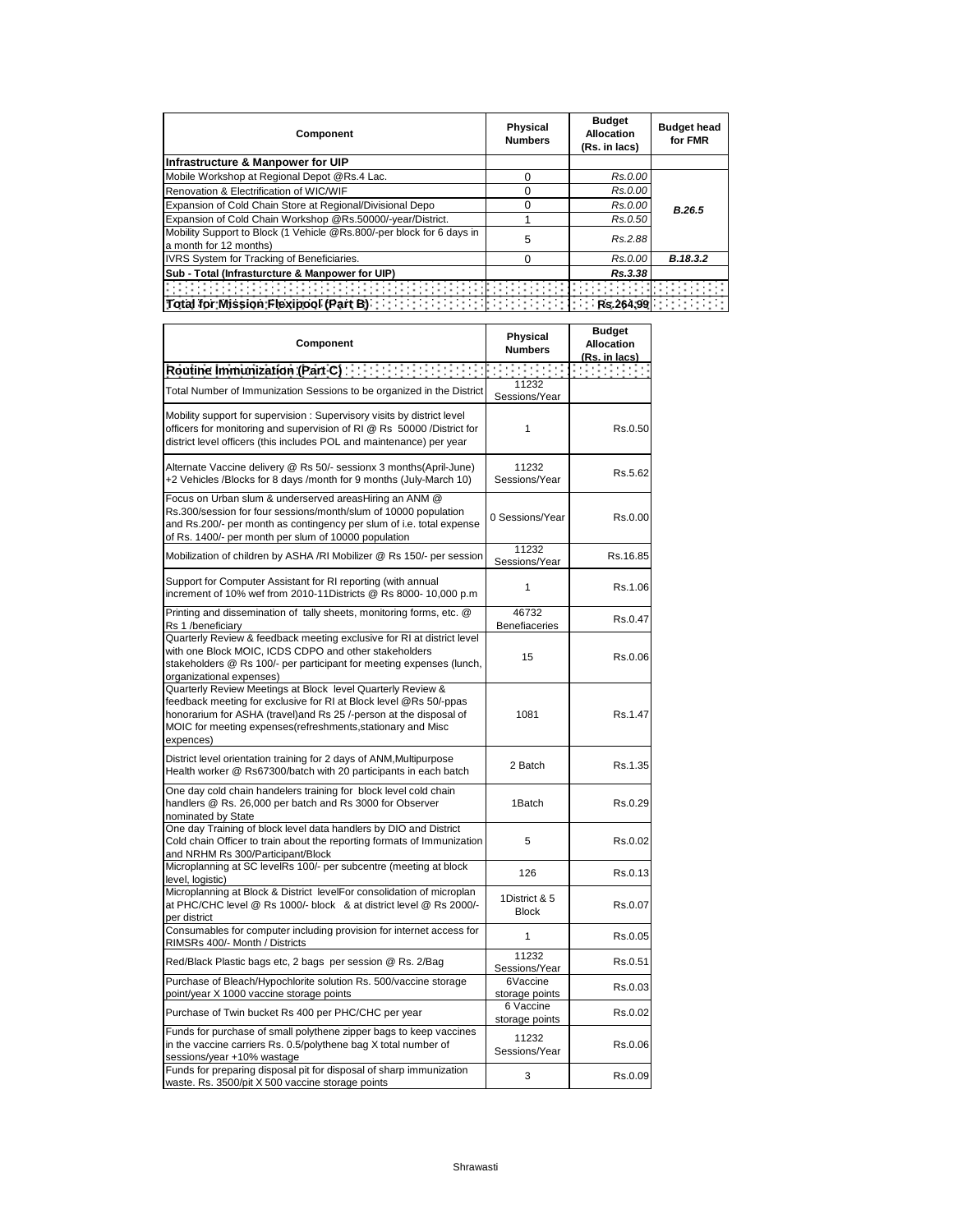| Component                                                                                                     | Physical<br><b>Numbers</b>    | <b>Budget</b><br><b>Allocation</b><br>(Rs. in lacs) | <b>Budget head</b><br>for FMR |
|---------------------------------------------------------------------------------------------------------------|-------------------------------|-----------------------------------------------------|-------------------------------|
| <b>RI</b> subtotal                                                                                            |                               | Rs.28.65                                            |                               |
| <b>Cold Chain maintenance</b>                                                                                 |                               |                                                     |                               |
| Cold chain maintenance@Rs 500/Block & Rs 10,000/District/Year                                                 | 1District & 5<br><b>Block</b> | Rs.0.15                                             |                               |
| POL for vaccine delivery from State to District and from district to<br>PHC/CHCs@ Rs. 100000/- district/Year) | 1District                     | Rs.1.00                                             |                               |
| <b>Subtotal Cold Chain</b>                                                                                    |                               | Rs.1.15                                             |                               |
| Sub Total (Part C)                                                                                            |                               | Rs.29.80                                            |                               |

|                         | Part D - National Program                                                                    |                                   |                                                     |                               |
|-------------------------|----------------------------------------------------------------------------------------------|-----------------------------------|-----------------------------------------------------|-------------------------------|
|                         | 1. NPCB                                                                                      |                                   |                                                     |                               |
| SI.                     | Component                                                                                    | Physical<br><b>Numbers</b>        | <b>Budget</b><br><b>Allocation</b><br>(Rs. in lacs) | <b>Budget Head</b><br>for FMR |
| 1.1                     | Govt Sector 30% of Tot. Trgt @531/cat.oprt.(IOL)                                             | 1427                              | 757737                                              |                               |
| 1.2                     | NGO Sector 20% of Tot Trgt @ 656/Cat. Oprt.(IOL)                                             | 952                               | 624512                                              |                               |
| 1.3                     | Pvt. Sector 50% of Tot trgt.                                                                 | 2379                              | 0                                                   |                               |
|                         | <b>Sub Total</b>                                                                             | 4758                              | 1382249                                             |                               |
| $\mathbf 2$             | SES (Free Spec. to Children) @ of 100/-Spec                                                  | 496                               | $\mathbf 0$                                         |                               |
| 3                       | Vision Centre @ 50,000/Centre Equipment                                                      | 1 Govt/NGO                        | 50000                                               |                               |
| 4                       | Operations other than Cataract                                                               | 79                                | 79000                                               |                               |
| 5                       | Eye Collection @ 500/Cornea.                                                                 | 0                                 | 0                                                   |                               |
|                         | Total allocated for the District in Rs.                                                      | 5333                              | 1511249                                             |                               |
|                         | 2. RNTCP(GFATM)                                                                              |                                   |                                                     |                               |
| SI.                     | Component                                                                                    | Physical<br><b>Numbers</b>        | <b>Budget</b><br><b>Allocation</b><br>(Rs. in lacs) | <b>Budget Head</b><br>for FMR |
|                         | 1 CIVIL WORKS                                                                                |                                   | 17100                                               |                               |
|                         | 2 LABORATORY MATERIALS<br>3 HONERARIUM                                                       |                                   | 125920<br>134270                                    |                               |
|                         | 4 IEC/ PUBLICITY                                                                             |                                   | 137330                                              |                               |
|                         | 5 EQUIPMENT MAINTENANCE                                                                      |                                   | 58400                                               |                               |
|                         | 6 TRAINING                                                                                   |                                   | 86060                                               |                               |
|                         | 7 POL & VEHICLE MAINTENANCE                                                                  |                                   | 40000                                               |                               |
|                         | 8 VEHICLE HIRING CHARGES                                                                     |                                   | 173250                                              |                               |
|                         | 9 NGO/PP SUPPORT<br>10 MISCELLANEOUS EXPENSES                                                |                                   | 93000<br>110180                                     |                               |
|                         | 11 CONTRACTUAL SERVICES                                                                      |                                   | 1326000                                             |                               |
|                         | 12 PRINTING                                                                                  |                                   | 70650                                               |                               |
|                         | 13 RESEARCH & STUDIES                                                                        |                                   |                                                     |                               |
|                         | 14 MEDICAL COLLEGES                                                                          |                                   |                                                     |                               |
|                         | 15 PROCUREMENT OF VEHICLES                                                                   |                                   | 0                                                   |                               |
|                         | 16 PROCUREMENT OF EQUIPMENT<br>Sub-TOTAL                                                     |                                   | 60000<br>2432160                                    |                               |
|                         | <b>Grand Total</b>                                                                           |                                   | 2432160                                             |                               |
| 3. NLEP                 |                                                                                              |                                   |                                                     |                               |
|                         | <b>Activities</b>                                                                            | <b>Physical Targets Financial</b> |                                                     |                               |
|                         |                                                                                              |                                   | <b>Allocation</b>                                   |                               |
| 1                       | <b>Contractual Services- Driver</b>                                                          |                                   |                                                     |                               |
|                         | Remuneration @ Rs. 7,000/= P.M.                                                              | 0                                 | 0                                                   |                               |
|                         | Sub total                                                                                    |                                   | 0                                                   |                               |
|                         | 2 Office Maintenance<br>Telephone/Fax/Internet @ Rs. 15,000/= P.A.                           |                                   |                                                     |                               |
|                         | Office Operation & Maintenance @ Rs. 18,000/= P.A.                                           |                                   | 15000<br>18000                                      |                               |
|                         | Consum-ables Stationery @ Rs. 24,000 P.A.                                                    |                                   | 24000                                               |                               |
|                         | Maintenance of Office Equipment & Furniture etc.                                             |                                   | 15000                                               |                               |
|                         | Sub total                                                                                    |                                   | 72000                                               |                               |
| $\overline{\mathbf{3}}$ | Mobility-                                                                                    |                                   |                                                     |                               |
|                         | Vehicle operation / hiring of 1 Vehicle @ Rs 75000 P.A.<br>Sub total                         |                                   | 75000                                               |                               |
|                         | 4 Training                                                                                   |                                   | 75000                                               |                               |
|                         | 4 Days' Training of newly recruited Medical Officers @ Rs 28,000 per<br>batch of 30 trainees | 3                                 | 2800                                                |                               |
|                         | 3 Days' Training of newly recruited Health Workers @ Rs 24,000 per<br>batch of 30 trainees   | 0                                 | 0                                                   |                               |
|                         | 2 Days' Refresher Training of Medical Officers @ Rs 16,000 per<br>batch of 30 trainees       | 30                                |                                                     |                               |
|                         | 2 Days' Refresher Training of Health Workers @ Rs 16,000 per<br>batch of 30 trainees         | 60                                | 48000                                               |                               |
|                         | Sub total                                                                                    |                                   | 50800                                               |                               |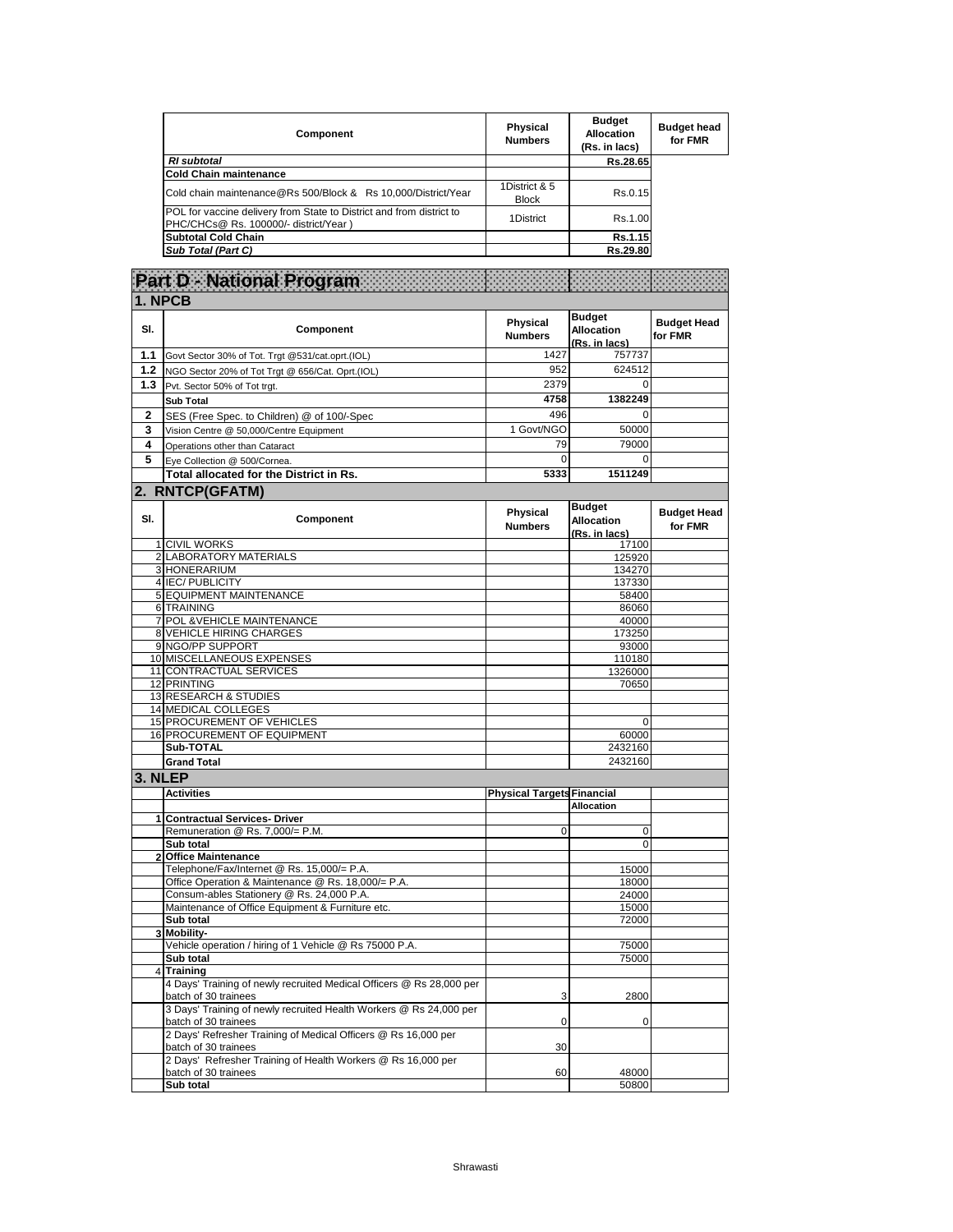|     | Component                                                                               | <b>Physical</b><br><b>Numbers</b> | <b>Budget</b><br><b>Allocation</b><br>(Rs. in lacs) | <b>Budget head</b><br>for FMR |
|-----|-----------------------------------------------------------------------------------------|-----------------------------------|-----------------------------------------------------|-------------------------------|
|     | 5 Procurement                                                                           |                                   |                                                     |                               |
|     | Supportive medicines and other items for patients @ Rs39 per patient<br>under treatment |                                   | 5800                                                |                               |
|     | Splints, Crutches, Items for Deformity Patients Rs. 15/= per patient                    |                                   |                                                     |                               |
|     | under treatment<br>Patient Welfare Rs. 26/= per patient under treatment                 |                                   | 2500<br>4000                                        |                               |
|     | Printing of forms @ Rs. 39/= per patient under treatment                                |                                   | 5800                                                |                               |
|     | Sub total                                                                               |                                   | 18100                                               |                               |
|     | <b>6 IEC Activities</b>                                                                 |                                   |                                                     |                               |
|     | Rallies @ Rs. 5,000/= each<br>School Quiz @ Rs. 1000/= each                             | 2<br>10                           | 10000<br>10000                                      |                               |
|     | IPC workshops of ASHA @ Rs. 5000/= each                                                 | $\overline{2}$                    | 10000                                               |                               |
|     | Health Mela in local festivals, Melas etc. @ Rs. 5,000/= each                           |                                   | 5000                                                |                               |
|     | Sub total                                                                               |                                   | 35000                                               |                               |
|     | 7 Urban Leprosy Project<br><b>Supportive Medicines</b>                                  |                                   |                                                     |                               |
|     | Monitoring & Supervision                                                                |                                   |                                                     |                               |
|     | MDT delivery & follow-up services                                                       |                                   |                                                     |                               |
|     | Sub total                                                                               |                                   | $\Omega$                                            |                               |
|     | 8 Incentive to Ashas<br>9 Review Meetings                                               |                                   | 14300                                               |                               |
|     | 10 Disability Prevention & Medical Rehabilitation                                       |                                   | 18000                                               |                               |
|     | Screening Camp for selection of RCS patients                                            |                                   | 0                                                   |                               |
|     | Screening Camp - miscellaneous expenses                                                 |                                   | 0                                                   |                               |
|     | Screening Camp- Self Care Kits & patient Welfare items                                  |                                   | $\Omega$                                            |                               |
|     | Sub total<br>11 Cash Assistance                                                         |                                   | 0                                                   |                               |
|     | Cash assistance- POL for Vehicle                                                        |                                   | 20000                                               |                               |
|     | Cash assistance- TA DA for Leprosy Staff                                                |                                   | 40000                                               |                               |
|     | Sub total                                                                               |                                   | 60000                                               |                               |
|     | <b>Grand Total</b>                                                                      |                                   | 343200                                              |                               |
| S1. | <b>4. NVBDCP</b><br><b>Activity Proposed</b>                                            |                                   | <b>Budget</b>                                       |                               |
| No. |                                                                                         | Physical<br><b>Numbers</b>        | Allocation (Rs.<br>In lacs)                         | <b>Budget head</b><br>for FMR |
|     | 1 DBS (Domestic Budgetary Support)                                                      |                                   |                                                     |                               |
|     | 1.1 Malaria                                                                             |                                   |                                                     |                               |
|     | Incentive to ASHA                                                                       |                                   |                                                     |                               |
|     |                                                                                         |                                   |                                                     |                               |
|     | Training<br>Monitoring & Supervision                                                    |                                   |                                                     |                               |
|     |                                                                                         |                                   | 45000                                               |                               |
|     | BCC/IEC Anti Malaria Month                                                              |                                   | 20000                                               |                               |
|     | Malaria: Total                                                                          |                                   | 65000                                               |                               |
|     | 1.2 Elimination of Lymphatic Filarisis                                                  |                                   |                                                     |                               |
|     | Training of MO's                                                                        |                                   | 19956.5                                             |                               |
|     | Training of Paramedical / Supervisor                                                    |                                   | 59869.5                                             |                               |
|     | <b>Night Survey</b>                                                                     |                                   | 47000                                               |                               |
|     | POL/Mobility                                                                            |                                   | 30000                                               |                               |
|     | Training of drug Disrtibuters                                                           |                                   | 107376                                              |                               |
|     | Honorarium of drug distributers                                                         |                                   | 299758                                              |                               |
|     | Honorrium of Supervisors                                                                |                                   | 35038.5                                             |                               |
|     | <b>Morbity Management</b>                                                               |                                   | 35000                                               |                               |
|     | Inter Sectoral Conver. & social mobilization in Ly. Filariasis from<br>malaria BCC/IEC  |                                   | 80000                                               |                               |
|     | Filaria: Total                                                                          |                                   | 713998.5                                            |                               |
|     | 1.3 Dengue/ Chikungunya                                                                 |                                   |                                                     |                               |
|     | Apex Referral Lab                                                                       |                                   |                                                     |                               |
|     | sentinel surveillance Hospital                                                          |                                   |                                                     |                               |
|     | Epidemic Preparedness & rapid response                                                  |                                   |                                                     |                               |
|     | Training Workshop                                                                       |                                   |                                                     |                               |
|     | Dengue/ Chikungunya from malaria BCC/IEC                                                |                                   |                                                     |                               |
|     | Dengue/ Chikungunya: Total                                                              |                                   | 0                                                   |                               |
|     | $1.4$ AES/JE                                                                            |                                   |                                                     |                               |
|     |                                                                                         |                                   |                                                     |                               |
|     | Strengthing of Surveillance Treatment facilities                                        |                                   | 25000                                               |                               |
|     | Strengthing of Surveillance diagnosis JE lab facilities                                 |                                   | 0                                                   |                               |